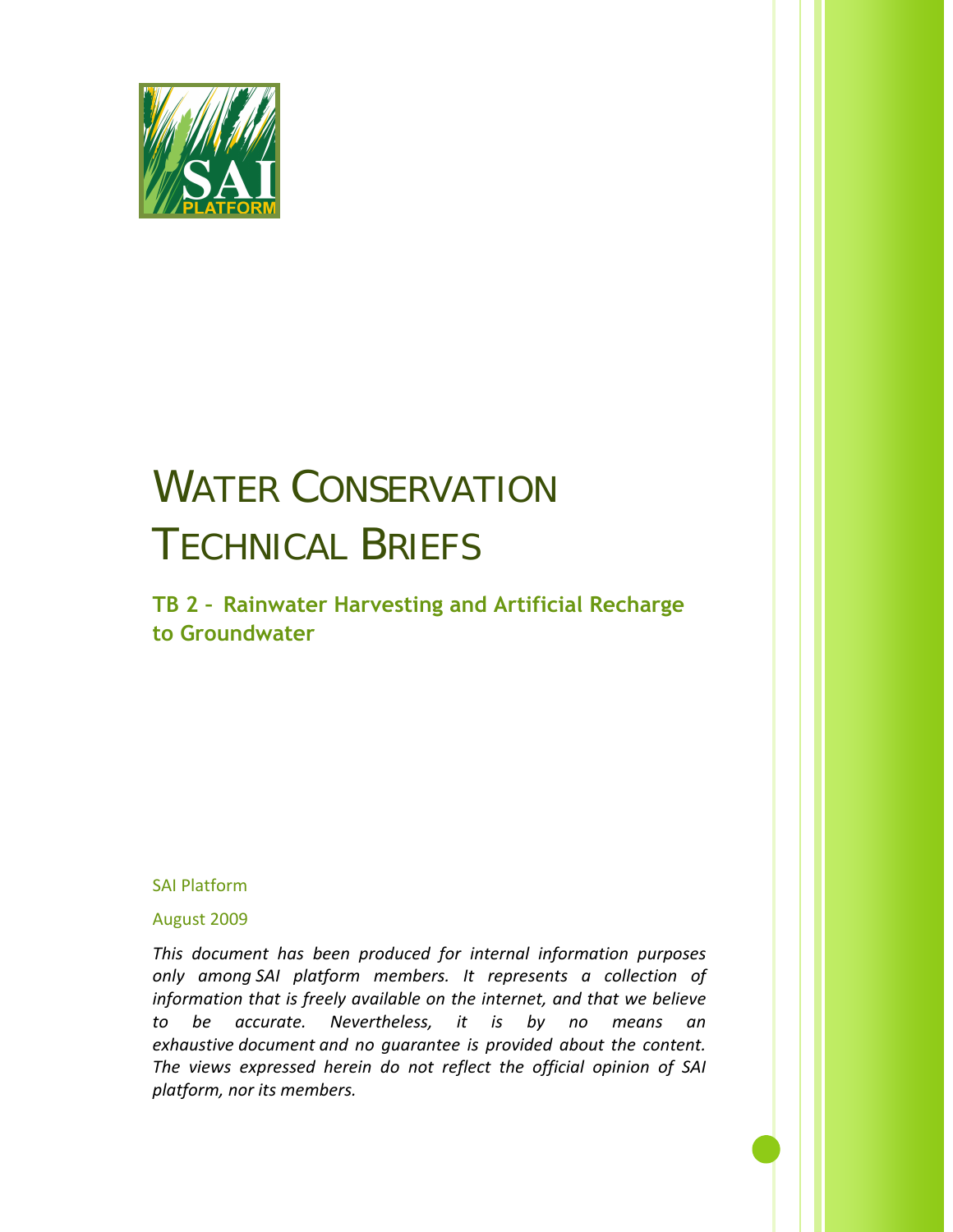



| <b>Identification</b> | <b>TB-02</b>                                               |
|-----------------------|------------------------------------------------------------|
|                       | August 2009                                                |
| <b>Title</b>          | Rain Water Harvesting & Artificial Recharge to Groundwater |
| Document type         | Guidelines                                                 |
| <b>Author</b>         | Ruffino                                                    |

## **Table of contents**

## <span id="page-1-0"></span>**Introduction**

| <b>Purpose of this</b><br>document | This document provides a review of major technologies used in Rain Water Harvesting<br>(RWH). |  |  |
|------------------------------------|-----------------------------------------------------------------------------------------------|--|--|
|                                    |                                                                                               |  |  |
| What is RWH                        | The principle of collecting and using precipitation from a catchments surface.                |  |  |

| <b>RWH</b> | There are two main techniques of rain water harvesting:                                          |  |
|------------|--------------------------------------------------------------------------------------------------|--|
| techniques | 1. Storage of runoff on surface for future use.<br>2. Recharge to groundwater & shallow aquifer. |  |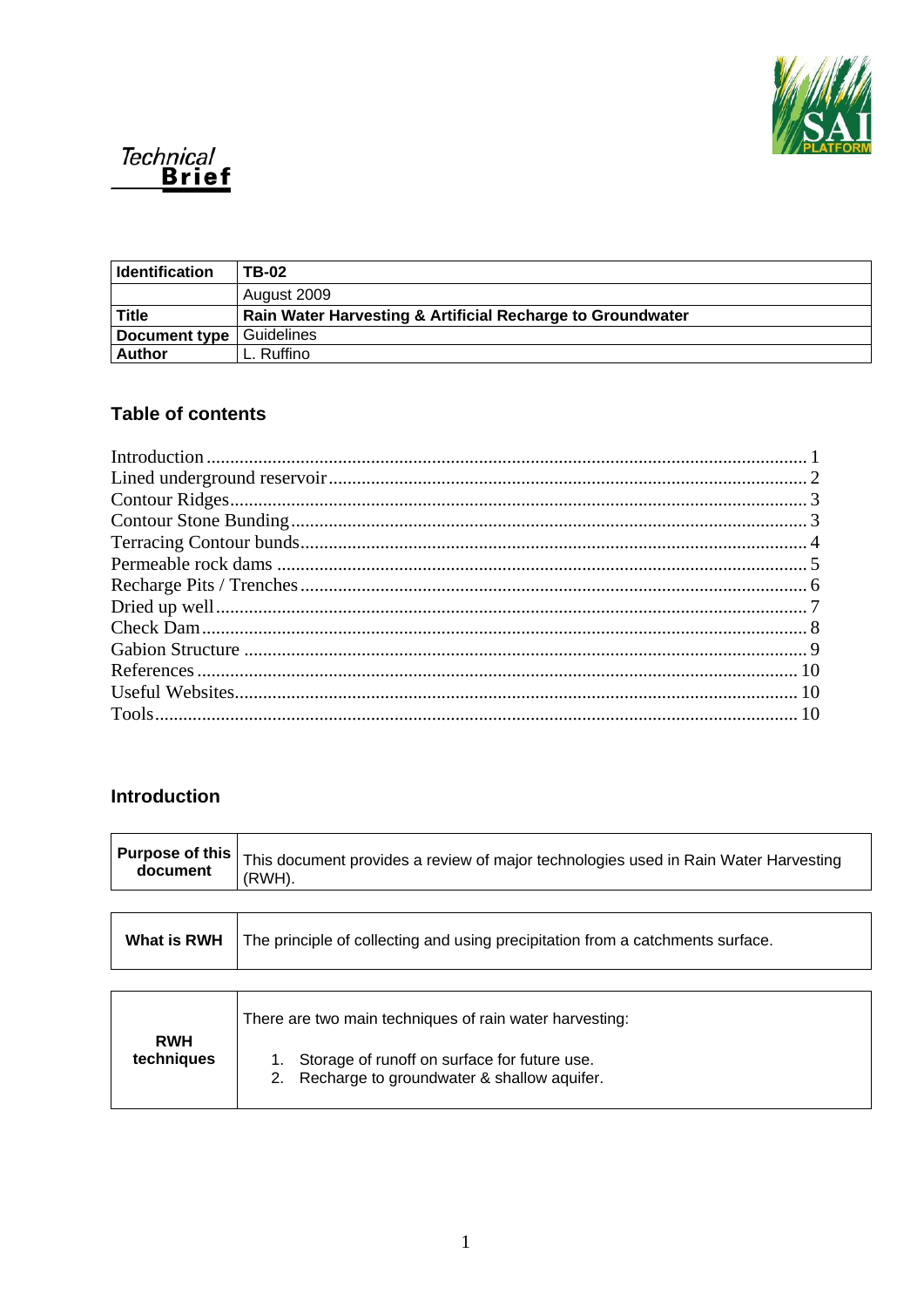# <span id="page-2-0"></span>**Lined underground reservoir**

| <b>Purpose</b> | Providing water for livestock use and / or crop irrigation. |
|----------------|-------------------------------------------------------------|
|----------------|-------------------------------------------------------------|

| Cost | Very variable |
|------|---------------|
|      |               |

| <b>Dimension</b> | Ponds will generally be square or rectangular shaped.<br>The capacity is variable and depends on site conditions (how much rain falls in the<br>area during rainy season) and how much one wants to invest. Common ones are<br>400 to 1000 $\text{m}^3$ . |
|------------------|-----------------------------------------------------------------------------------------------------------------------------------------------------------------------------------------------------------------------------------------------------------|

| <b>Pictures</b>             |                                       |                              |                                                |
|-----------------------------|---------------------------------------|------------------------------|------------------------------------------------|
|                             |                                       | Water inlet flow<br>Sediment | Water outlet flow to poud<br>A contract of the |
| Plastic lined tank anchored | Subsurface reservoir with a silt trap | Schema of a silt trap        |                                                |
| with sand bags              |                                       |                              |                                                |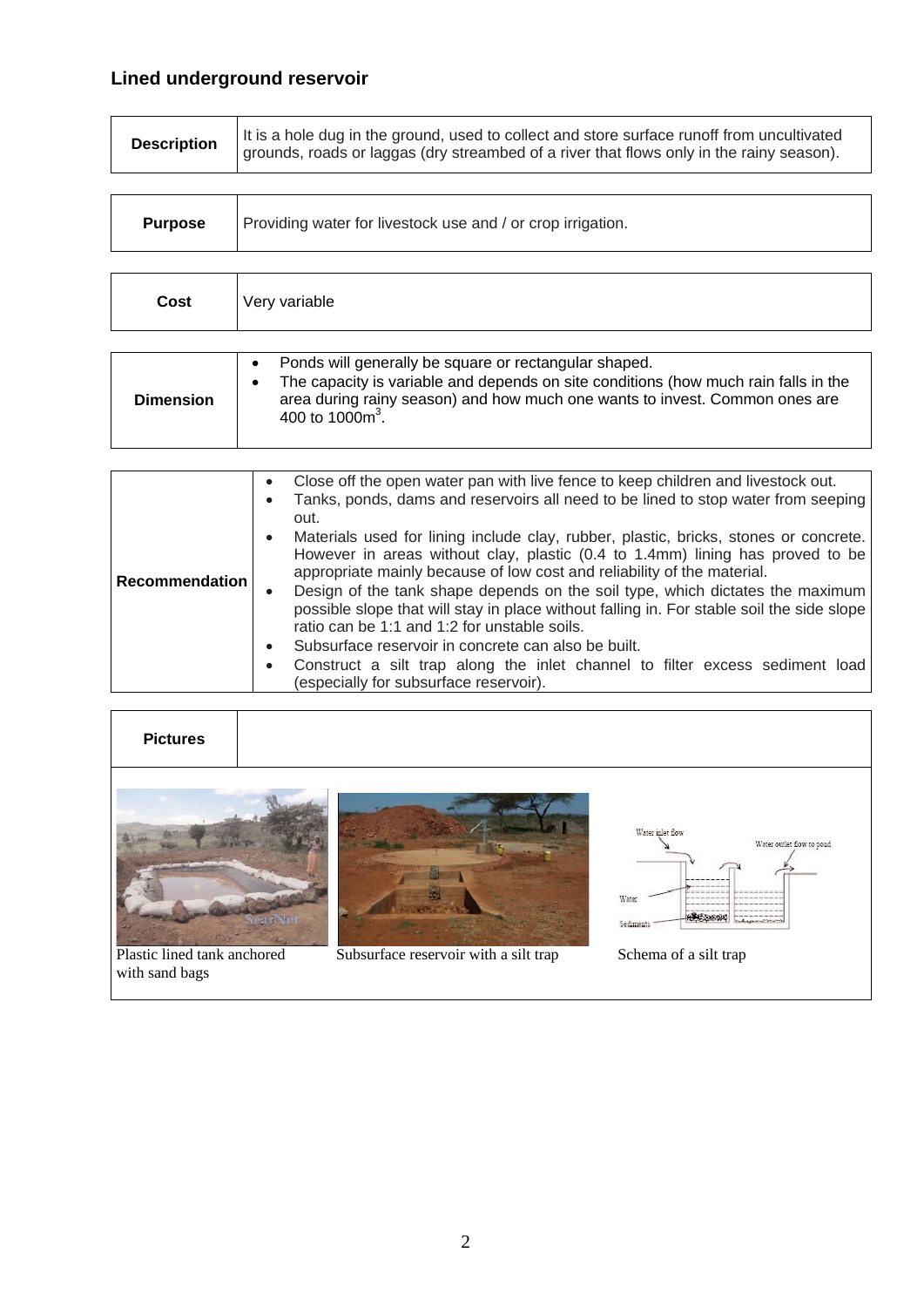## <span id="page-3-0"></span>**Contour Ridges**

| <b>Purpose</b> | To conserve soil moisture for crop production.<br>Reduce soil erosion               |
|----------------|-------------------------------------------------------------------------------------|
|                |                                                                                     |
|                | With human labour, an estimated 32 person days/ha is required. Using machinery, the |

| Cost | time requirement is reduced, but the costs are increased to an estimated \$100/ha. This<br>technology is considered low cost, although the rate of its adoption has not been high. |
|------|------------------------------------------------------------------------------------------------------------------------------------------------------------------------------------|
|      |                                                                                                                                                                                    |
|      | $\Box$ Didges need only he so high so necessary to provent overtopping by runoff. As the runoff                                                                                    |

| <b>Dimension</b> | Ridges need only be as high as necessary to prevent overtopping by runoff. As the runoff<br>is harvested only from a small strip between the ridges, a height of 15 -20 cm is sufficient.<br>If bunds are spaced at more than 2 metres, the ridge height must be increased. |
|------------------|-----------------------------------------------------------------------------------------------------------------------------------------------------------------------------------------------------------------------------------------------------------------------------|
|                  |                                                                                                                                                                                                                                                                             |

|                       | Contour ridges for crop production can be used under the following conditions:  |
|-----------------------|---------------------------------------------------------------------------------|
| <b>Recommendation</b> | - Field from flat up to 5.0%.                                                   |
|                       | Field Rainfall 350-700 mm.                                                      |
|                       | - Area with rills or ondulations should be avoided.                             |
|                       | The distance between the ridges should be adapted depending on rainfall amount. |

| <b>Maintenance</b>                 | Minimal maintenance is required if the ridges are properly constructed initially.<br>Maintenance involves reconstruction of any lines and ridges that might have collapsed.                                                                                          |
|------------------------------------|----------------------------------------------------------------------------------------------------------------------------------------------------------------------------------------------------------------------------------------------------------------------|
|                                    |                                                                                                                                                                                                                                                                      |
| Advantage /<br><b>Disadvantage</b> | This low cost technology has the potential to increase food security in below normal<br>rainfall years.<br>The relatively low planting density discourages farmers, especially in a good year,<br>$\bullet$<br>and the technique does not work well on steep slopes. |



## <span id="page-3-1"></span>**Contour Stone Bunding**

| They also reduce the rate of runoff allowing infiltration, |
|------------------------------------------------------------|
|------------------------------------------------------------|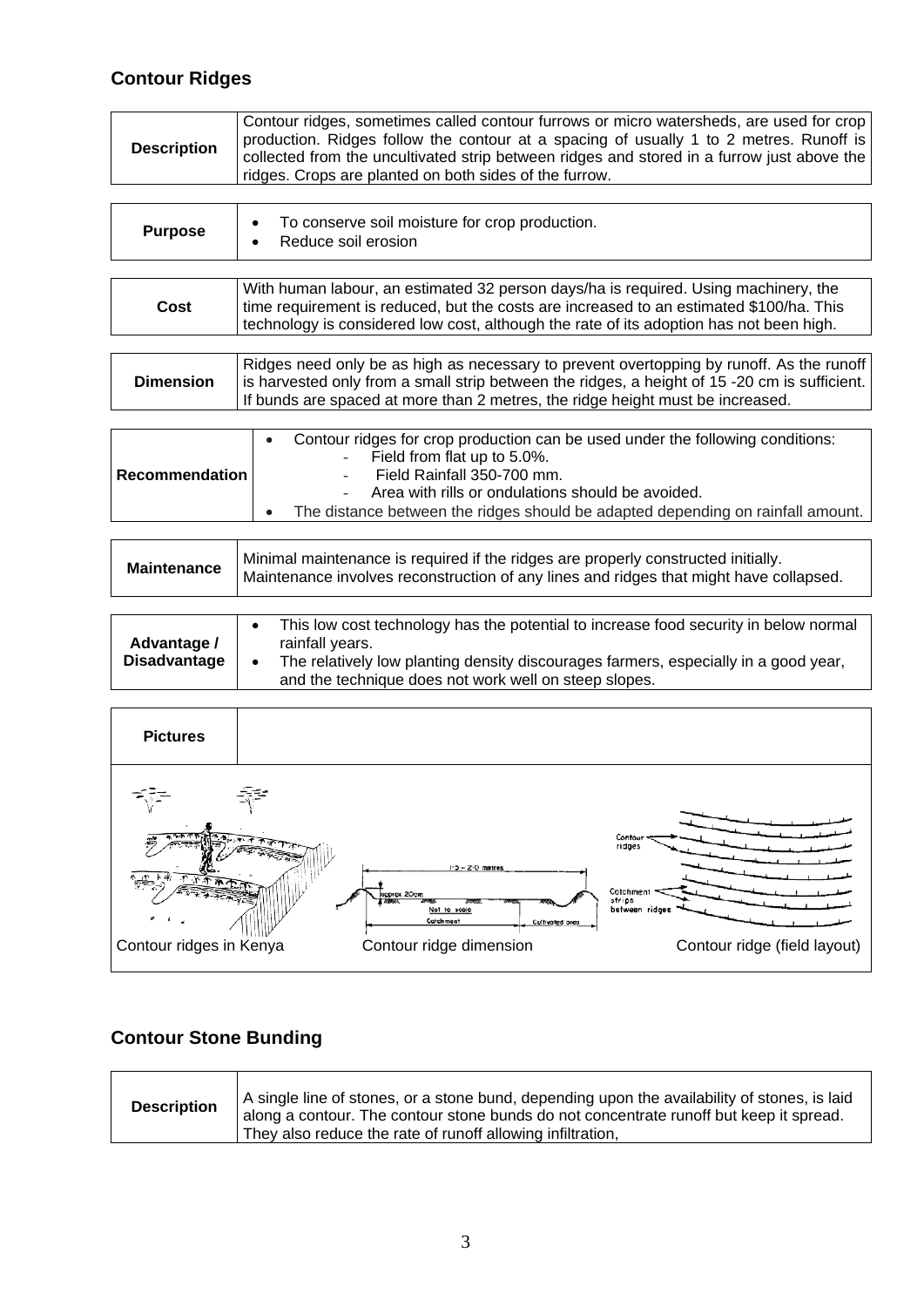| To conserve soil moisture for crop production.<br><b>Purpose</b><br>To reduce soil erosion. |  |
|---------------------------------------------------------------------------------------------|--|
|---------------------------------------------------------------------------------------------|--|

| Cost             | Where stones are in short supply, there are increased costs associated with their<br>acquisition and transport.                                                                                                     |
|------------------|---------------------------------------------------------------------------------------------------------------------------------------------------------------------------------------------------------------------|
|                  |                                                                                                                                                                                                                     |
| <b>Dimension</b> | Structures are up to 25 cm high with a base width of 35 to 40 cm. They are set in a trench<br>of 5 to 10 cm depth which increases stability. The spacing between bunds varies but is<br>usually between 15 to 30 m. |
|                  |                                                                                                                                                                                                                     |
|                  |                                                                                                                                                                                                                     |

| <b>Recommendation</b>              | The technology is particularly suited to semi-arid lands, where stones are<br>available.                                                                                                                                                                                                                                                                         |
|------------------------------------|------------------------------------------------------------------------------------------------------------------------------------------------------------------------------------------------------------------------------------------------------------------------------------------------------------------------------------------------------------------|
|                                    |                                                                                                                                                                                                                                                                                                                                                                  |
| <b>Maintenance</b>                 | There is limited, ongoing repair required as the stones are not vulnerable to erosion.<br>However, silting behind the stone bunds requires that the stones to be relaid from time to<br>time. Care must be taken that overtopping of the bunds does not lead to erosion on the<br>downstream face, with subsequent gully formation and undercutting of the bund. |
|                                    |                                                                                                                                                                                                                                                                                                                                                                  |
| Advantage /<br><b>Disadvantage</b> | The technology is simple to implement at the local level.<br>Stone bunds do not readily wash away and, therefore, the technique is not<br>vulnerable to unusual and variable intensity rainfall events.<br>The popularity of the technique can resulted in shortages of stones and, therefore, a<br>٠<br>higher cost for latecomers.                             |



# <span id="page-4-0"></span>**Terracing Contour bunds**

| <b>Description</b> | Terracing contour bunds are ridges and ditches made of soil, dug across the slope along<br>the contour. They are used to prevent run-off and to conserve soil and water. Crops are<br>planted on the land between the bunds. |
|--------------------|------------------------------------------------------------------------------------------------------------------------------------------------------------------------------------------------------------------------------|
| <b>Purpose</b>     | To conserve soil moisture for crop production.<br>$\bullet$<br>To reduce soil erosion.<br>$\bullet$                                                                                                                          |
|                    | The labour required for construction is estimated at 150 to 350 person days/ba for                                                                                                                                           |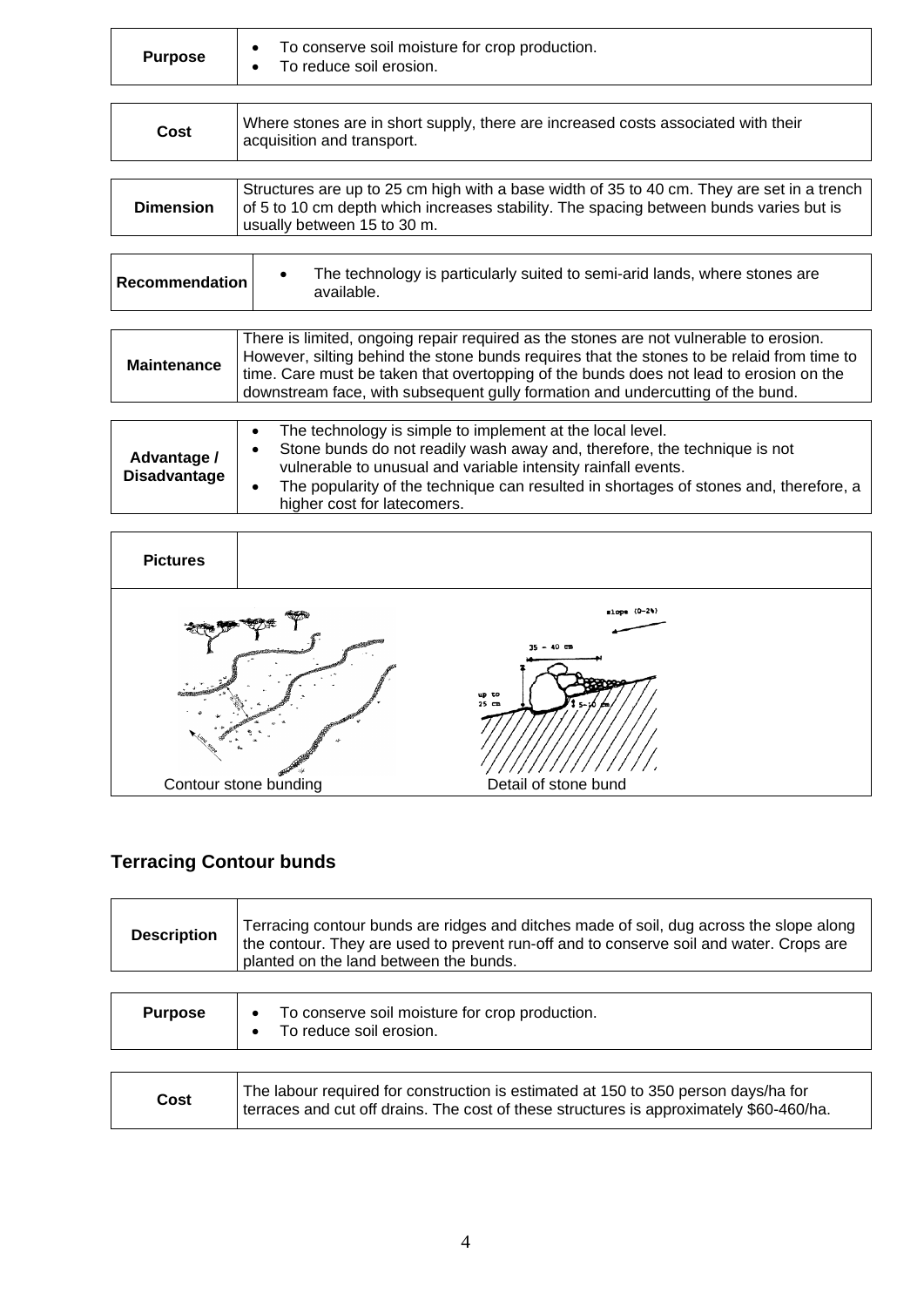| <b>Dimension</b> | The trench is 60 cm wide by 60 cm deep, and the bund 50 cm high by 150 cm across<br>at the base. The distance between bunds depends upon the slope and may be from 5<br>m apart on steeply sloping lands to 20 m apart on more gently sloping lands. |
|------------------|------------------------------------------------------------------------------------------------------------------------------------------------------------------------------------------------------------------------------------------------------|
|------------------|------------------------------------------------------------------------------------------------------------------------------------------------------------------------------------------------------------------------------------------------------|

| Recommendation | Use this system if moderate slopes field (5-30%) with light or medium soil<br>texture.<br>Suitable in low rainfall areas (<700mm per year) where monsoon runoff can be<br>impounded by constructing bunds.<br>The bunds should be stabilised with planted fodder grasses.<br>Surveyed the system to see if it needs a cut-off drain to be installed in order to<br>protect the terraces from surplus rainfall. |
|----------------|----------------------------------------------------------------------------------------------------------------------------------------------------------------------------------------------------------------------------------------------------------------------------------------------------------------------------------------------------------------------------------------------------------------|
|                | Compact the soil bund well and reinforce it with stones.                                                                                                                                                                                                                                                                                                                                                       |

|  | <b>Maintenance</b>   Regular maintenance is required to maintain and repair the bunds. |
|--|----------------------------------------------------------------------------------------|
|--|----------------------------------------------------------------------------------------|

| Advantage /<br>٠<br><b>Disadvantage</b><br>٠<br>٠ | Simple to build.<br>The technology generally results in a reliable increase in crop yield.<br>The system is costly in term of labour.<br>May create some waterlogging problems in heavy soil. |
|---------------------------------------------------|-----------------------------------------------------------------------------------------------------------------------------------------------------------------------------------------------|
|---------------------------------------------------|-----------------------------------------------------------------------------------------------------------------------------------------------------------------------------------------------|



## <span id="page-5-0"></span>**Permeable rock dams**

| <b>Description</b> | Permeable rock dams consist of long, low rock walls with level crests along the full length<br>  across valley floors. This causes runoff to spread laterally from the stream course. This is  <br>a floodwater harvesting technique. |  |
|--------------------|---------------------------------------------------------------------------------------------------------------------------------------------------------------------------------------------------------------------------------------|--|
|--------------------|---------------------------------------------------------------------------------------------------------------------------------------------------------------------------------------------------------------------------------------|--|

| <b>Purpose</b>   | Spread and retain floodwater runoff for improved crop growth.<br>Control gulley erosion.                                                                                                                                                                                                                                                                                                                                                                                                             |
|------------------|------------------------------------------------------------------------------------------------------------------------------------------------------------------------------------------------------------------------------------------------------------------------------------------------------------------------------------------------------------------------------------------------------------------------------------------------------------------------------------------------------|
|                  | A typical rock dam providing erosion control and water supplies to plots of 2 to 2.5 ha                                                                                                                                                                                                                                                                                                                                                                                                              |
| Cost             | costs about \$500 to 650 for transportation of materiel and about 300 to 600 person days<br>of labour.                                                                                                                                                                                                                                                                                                                                                                                               |
|                  |                                                                                                                                                                                                                                                                                                                                                                                                                                                                                                      |
| <b>Dimension</b> | Each dam is usually between 50 and 300 m in length. The dam wall is usually 1 m in<br>height within a gully, and between 80 and 150 cm in height elsewhere. The dam wall is<br>also flatter $(2:1)$ on the down slope side than on the upslope side $(1:2)$ , to give better<br>stability to the structure when it is full. A shallow trench for the foundation improves<br>stability and reduces the risk of undermining. Large stones are used on the outer wall and<br>smaller stones internally. |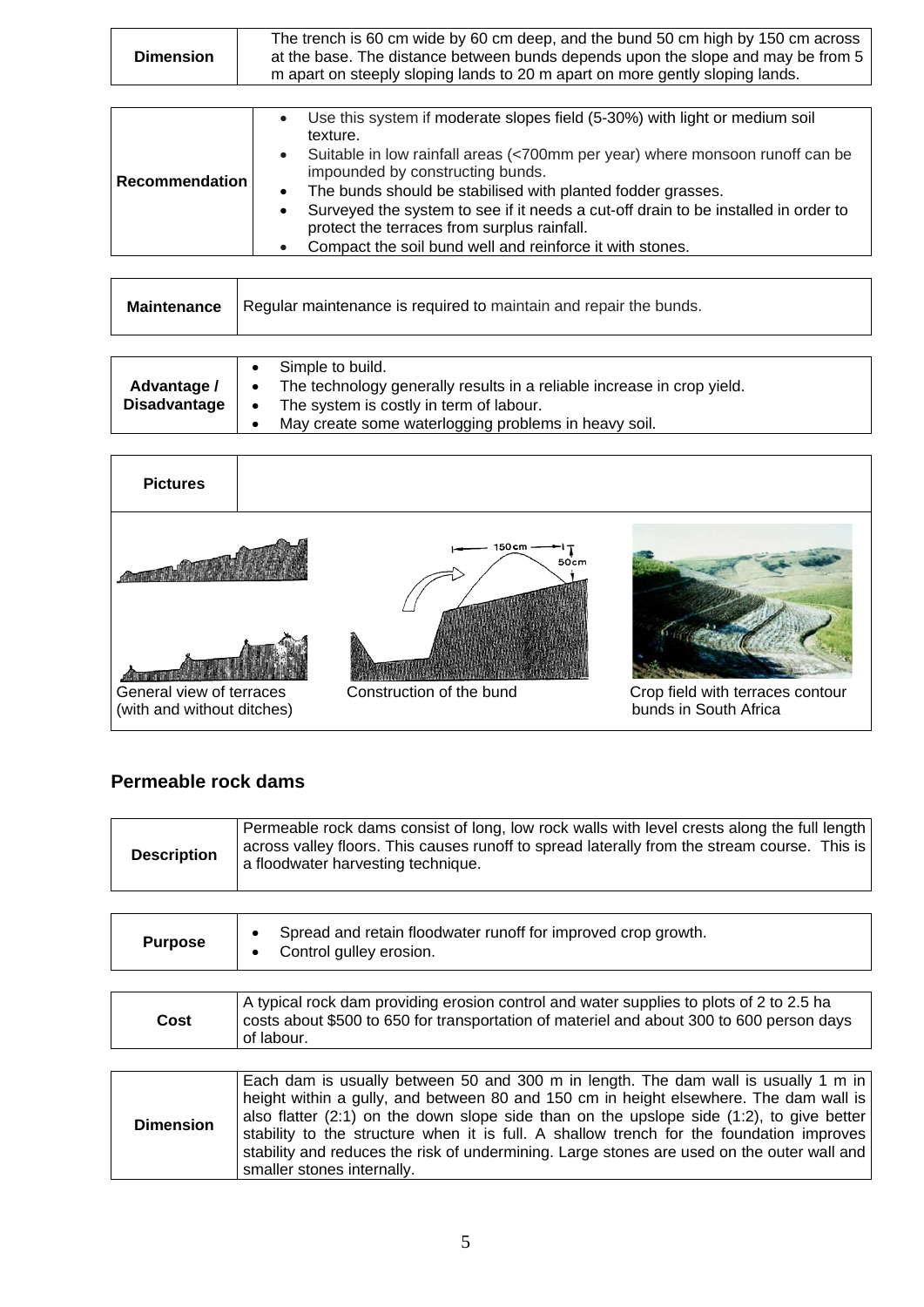| <b>Recommendation</b> | This system is generally used across relatively wide and shallow valleys.<br>This technology is appropriate for regions with less than 700 mm annual rainfall,<br>where gullies are being formed in productive land.<br>This is particularly suited to valley bottoms with slopes of less than 2%, and<br>where a local supply of stones and the means to transport them is available. |
|-----------------------|----------------------------------------------------------------------------------------------------------------------------------------------------------------------------------------------------------------------------------------------------------------------------------------------------------------------------------------------------------------------------------------|
|                       |                                                                                                                                                                                                                                                                                                                                                                                        |
|                       | Increased crop production and erosion control as a result of the harvesting and<br>enreading of floodwater                                                                                                                                                                                                                                                                             |

| Advantage /<br><b>Disadvantage</b> | spreading of floodwater<br>Improved land management as a result of the silting up of gullies with fertile deposits<br>Enhanced groundwater recharge |
|------------------------------------|-----------------------------------------------------------------------------------------------------------------------------------------------------|
|                                    | Reduced runoff velocities and erosive potentials.                                                                                                   |
|                                    | High transportation costs                                                                                                                           |
|                                    | Need for large quantities of stone                                                                                                                  |

| <b>Picture</b>      |  |
|---------------------|--|
|                     |  |
| Permeable rock dams |  |

# <span id="page-6-0"></span>**Recharge Pits / Trenches**

| <b>Description</b> | Recharge pits and trenches are constructed for recharging the shallow aquifers and / or<br>avoiding runoff damages.<br>Pits are generally 1 to 2 m wide and 2 to 3 m deep.<br>Trenches are generally 0.5 to 1m wide and 1 to 1.5 m deep and 10 to 20 m long<br>depending upon availability of water.<br>Both are filled with boulders, gravels & coarse sand to filter and increase water infiltration<br>(minimizing evaporation loss). |
|--------------------|------------------------------------------------------------------------------------------------------------------------------------------------------------------------------------------------------------------------------------------------------------------------------------------------------------------------------------------------------------------------------------------------------------------------------------------|
|                    |                                                                                                                                                                                                                                                                                                                                                                                                                                          |
| Cost               | The cost will roughly depend on the cost of the filling material and labour.<br>Approximative cost for a pit in India: 2500-5000 Rs (50-100 USD).<br>Approximative cost for a trench in India: 5000-10000 Rs (100-200 USD).                                                                                                                                                                                                              |
|                    |                                                                                                                                                                                                                                                                                                                                                                                                                                          |
| Where to<br>build? | Where water runoff are observed and in presence of a shallow aquifer.<br>In a garden next to a house to collect the roof rainwater. The gutter should<br>convey the water directly to the pit.<br>Nearby a well to recover water loss through quick infiltration.                                                                                                                                                                        |
|                    |                                                                                                                                                                                                                                                                                                                                                                                                                                          |
| <b>Maintenance</b> | Remove and replace the top sand layer periodically (generally every year after rainy<br>season) to prevent blockage.                                                                                                                                                                                                                                                                                                                     |
|                    |                                                                                                                                                                                                                                                                                                                                                                                                                                          |
| Advantage          | This is an ideal solution of water problem where there is an inadequate<br>$\bullet$<br>groundwater supply or surface resources are either lacking or insignificant.<br>It will helps in reducing flood hazards.                                                                                                                                                                                                                         |

| dvantage | It will helps in reducing flood hazards.                                  |
|----------|---------------------------------------------------------------------------|
|          | To improve the quality of groundwater through dilution since rainwater is |
|          | bacteriologically safe and free from organic matters.                     |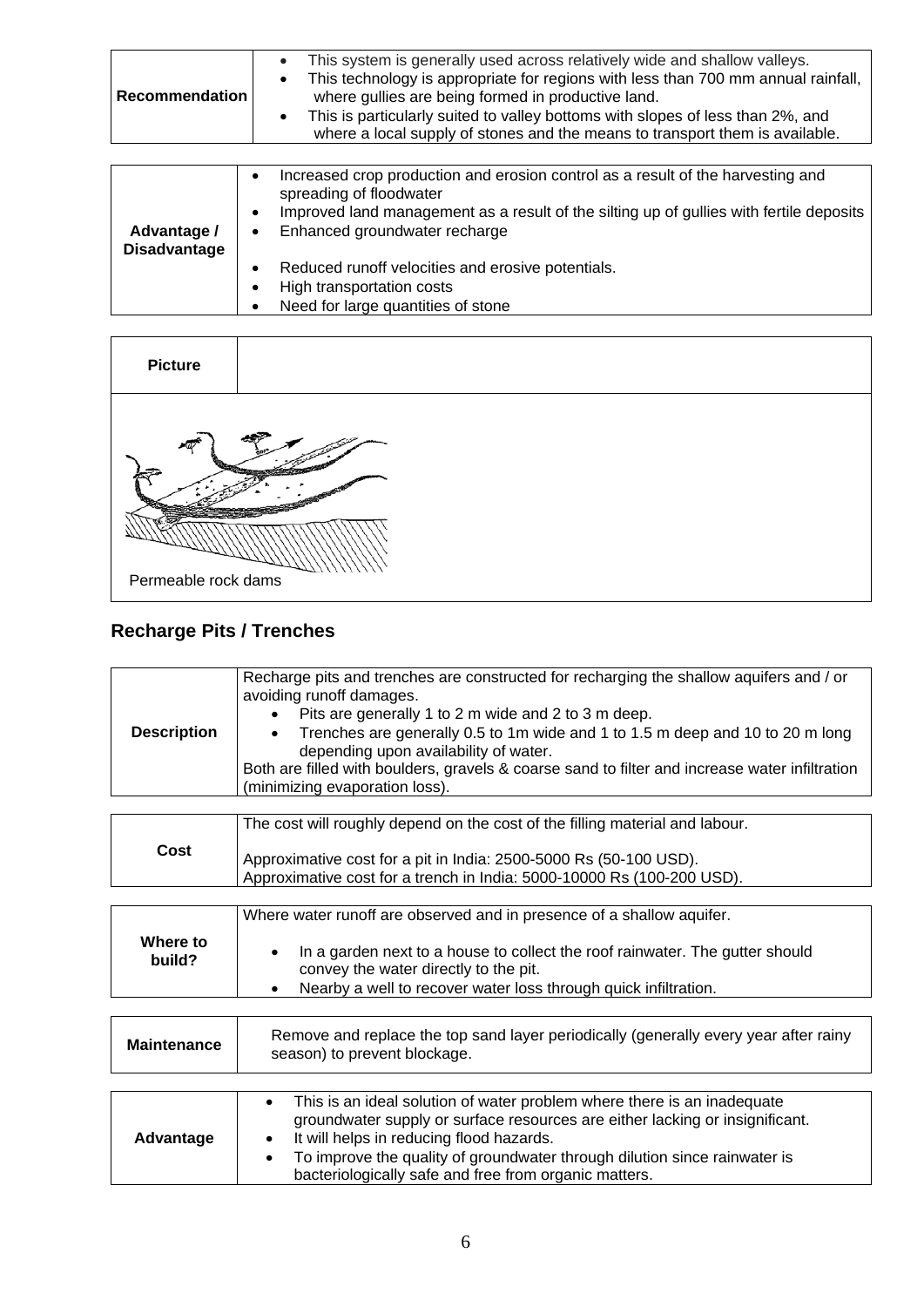

### <span id="page-7-0"></span>**Dried up well**

| <b>Description</b> | When open well are dried up, it is possible to use them for recharging groundwater in<br>diverting upstream runoff inside the well. |
|--------------------|-------------------------------------------------------------------------------------------------------------------------------------|
|                    |                                                                                                                                     |

| Cost | In India:<br>Earthwork for silt trap, conical pit and diversion channel: 150 Rs<br>Stone pitching for silt trap and pit: 150 Rs<br>PVC pipe: 300Rs<br>Total cost: 600Rs (12 USD) |
|------|----------------------------------------------------------------------------------------------------------------------------------------------------------------------------------|
|------|----------------------------------------------------------------------------------------------------------------------------------------------------------------------------------|

| <b>Dimension</b> | Silt trap: $2 \times 1 \times 0.5$ m (length, wide, deep)<br>Conical filter pit: $2.5 \times 2.5$ m (top area)<br>$0.5 \times 0.5$ m (bottom area)<br>1 <sub>m</sub> deep<br>Length PVC pipe: depend on the site condition |
|------------------|----------------------------------------------------------------------------------------------------------------------------------------------------------------------------------------------------------------------------|
|------------------|----------------------------------------------------------------------------------------------------------------------------------------------------------------------------------------------------------------------------|

| <b>Recommendation</b> | Before entering the well, the water should be cleaned by passing the runoff<br>through a silt trap and then filtrated in a pit.<br>Dig a small diversion channel in the ground to allow the water passing through the<br>cleaning unit. |
|-----------------------|-----------------------------------------------------------------------------------------------------------------------------------------------------------------------------------------------------------------------------------------|
|                       |                                                                                                                                                                                                                                         |

| season). |
|----------|
|----------|

| Advantage | Inexpensive (since it uses an existing well).<br>Easy to build.<br>Efficient harvesting runoff. |
|-----------|-------------------------------------------------------------------------------------------------|
|-----------|-------------------------------------------------------------------------------------------------|

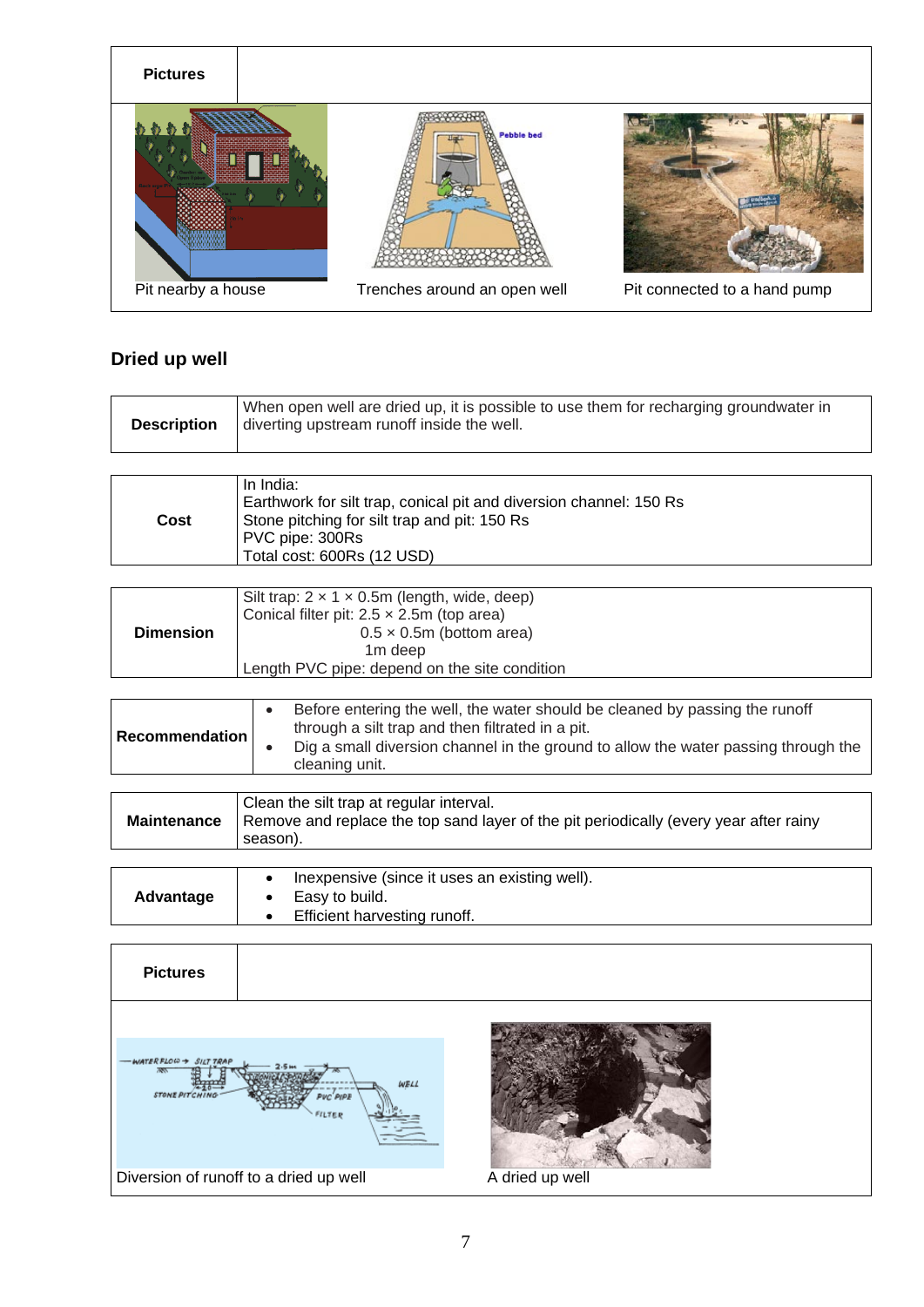## <span id="page-8-0"></span>**Check Dam**

| A check dam is a small, temporary or permanent dam constructed across a drainage<br>ditch, swale, or channel to lower the speed of concentrated flows for a certain design<br><b>Description</b><br>range of storm events. A check dam can be built from logs of wood, stone, pea gravel-<br>I filled sandbags or bricks and cement. |  |
|--------------------------------------------------------------------------------------------------------------------------------------------------------------------------------------------------------------------------------------------------------------------------------------------------------------------------------------|--|
|--------------------------------------------------------------------------------------------------------------------------------------------------------------------------------------------------------------------------------------------------------------------------------------------------------------------------------------|--|

|                | To reduce runoff speed.                                  |
|----------------|----------------------------------------------------------|
| <b>Purpose</b> | Reduce erosion and prevent gully formation during flood. |
|                | Allow groundwater recharge and sediment to settle out.   |

| The cost of temporary structure is about US\$ 200 - 400 depending on the materials used,<br>the size of the gully and the height of the obstruction (dam).<br>A permanent check dam constructed in using stones, bricks and cement can be much<br>Cost<br>more expensive. Costs vary from US\$ 1 000 - 3 000 depending upon the length and<br>height of the dam. |
|------------------------------------------------------------------------------------------------------------------------------------------------------------------------------------------------------------------------------------------------------------------------------------------------------------------------------------------------------------------|
|------------------------------------------------------------------------------------------------------------------------------------------------------------------------------------------------------------------------------------------------------------------------------------------------------------------------------------------------------------------|

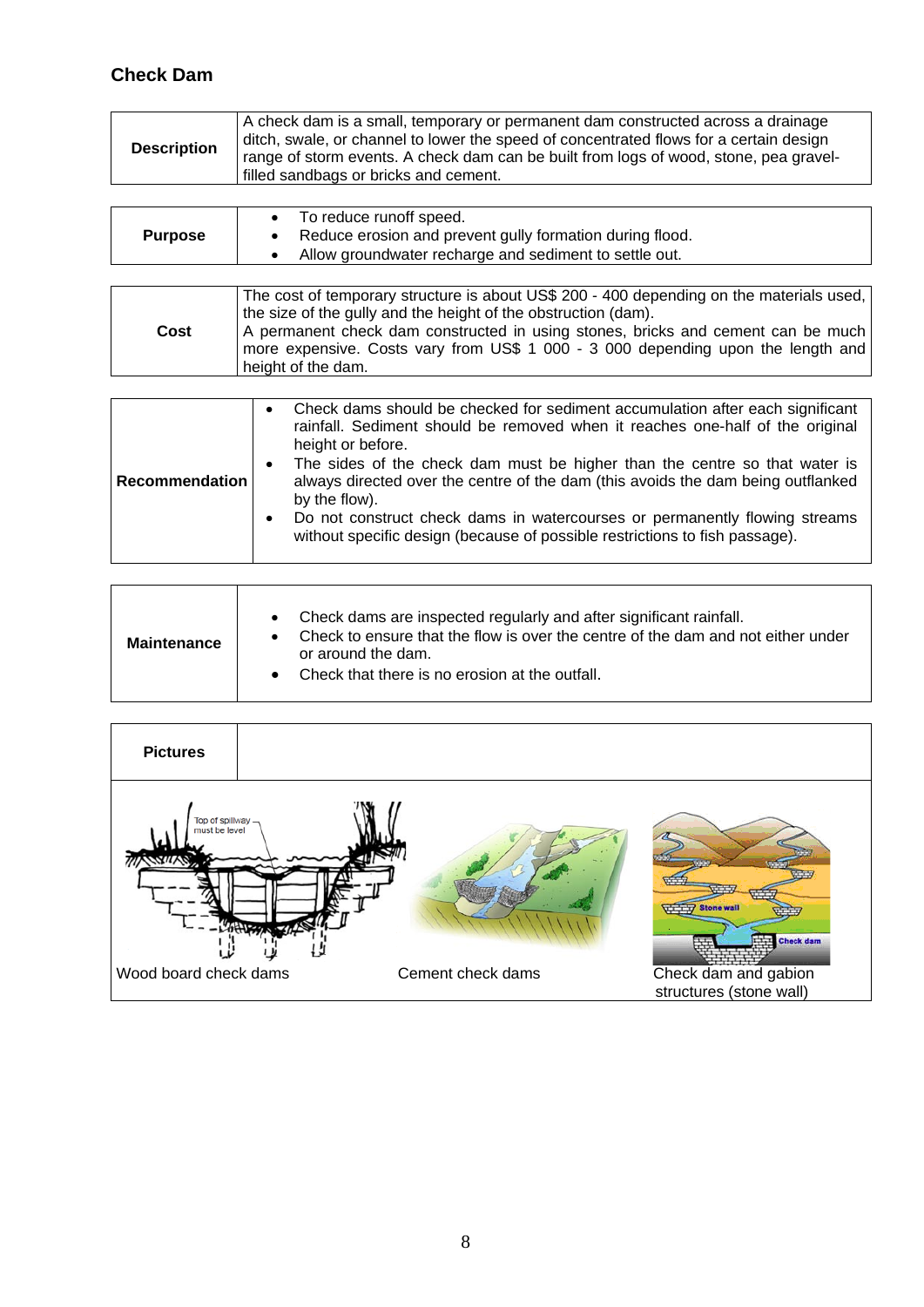## <span id="page-9-0"></span>**Gabion Structure**

| A gabion is semi permeable barrier, made of boulders in a mesh of steel wires and<br>anchored to the stream bank, to slow but not stop, the flow of storm water in a small<br>watercourse so to favour water infiltration to groundwater and help prevent soil erosion. |
|-------------------------------------------------------------------------------------------------------------------------------------------------------------------------------------------------------------------------------------------------------------------------|
|                                                                                                                                                                                                                                                                         |

| <b>Dimension</b> | The height of such structures is around 0.5 m and 1m wide, and is normally used in the<br>streams with width of less than 10 m.                                                                                                                                                      |  |
|------------------|--------------------------------------------------------------------------------------------------------------------------------------------------------------------------------------------------------------------------------------------------------------------------------------|--|
| Recommendation   | Gabions should be located within a straight reach of the watercourse, not on a<br>$\bullet$<br>curve nor immediately after a curve.<br>A poorly constructed gabion can do more harm than good by diverting water<br>$\bullet$<br>towards the bank. Consult a qualified professional. |  |

| <b>Maintenance</b> | Inspect gabions following major runoff events. Adjust apron size, gabion width, and<br>gabion height as needed based on its performance. |
|--------------------|------------------------------------------------------------------------------------------------------------------------------------------|
|--------------------|------------------------------------------------------------------------------------------------------------------------------------------|